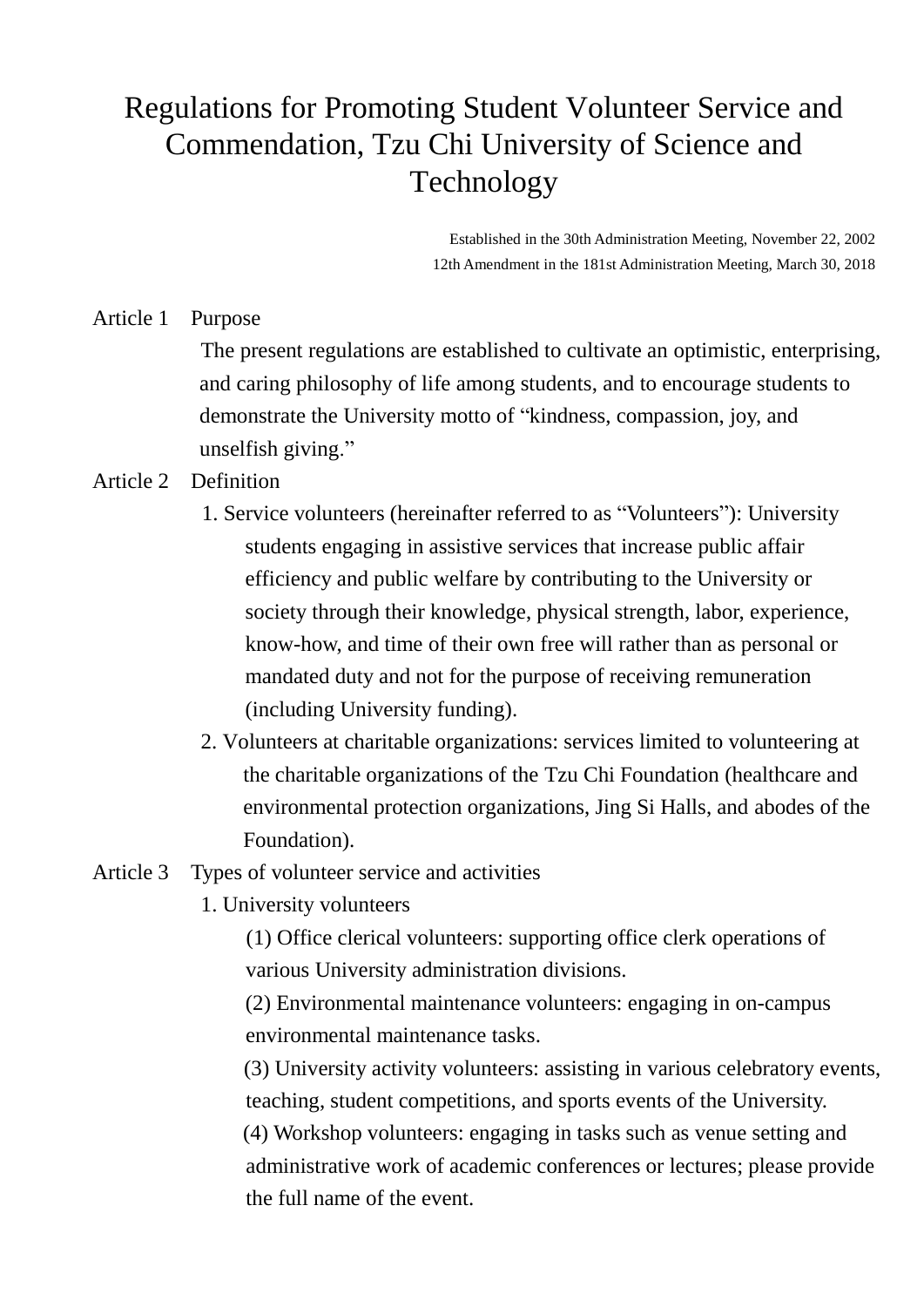- (5) Counseling volunteers: Based on the regulations of the Career and Counseling Center (hereinafter referred to as "the Center") for posting counseling volunteers, students can become certified counseling volunteers who can provide the following services upon completing and passing the 1 academic year-training:
	- 1. Assisting the Center in organizing student growth activities.
	- 2. Announcing and promoting messages and news from the Center to the various classes and the University.
	- 3. Confirm the participation and attendance of volunteer students in various conferences and activities.
- 2. Volunteers at charitable organizations: services limited to volunteering at the charitable organizations of the Tzu Chi Foundation (healthcare and environmental protection organizations, Jing Si Halls, and abode of the Foundation).
- 3. Other volunteers: other off-campus volunteer work besides the two aforementioned types (including activities such as community service and remote village service undertaken by the various administration or academic units) that has been reviewed and recorded by the University.

#### Article 4 Volunteer rights

- 1. Volunteers should receive sufficient training to qualify for engaging in the corresponding volunteer work.
- 2. Personal safety and hygienic conditions in the volunteer work environment must be ensured according to the nature and characteristics of the volunteer work.
- 3. Complete information on the volunteer work must be provided.
- 4. The volunteer service program is drafted, designed, executed, and assessed.

## Article 5 Volunteer duties

- 1. Abide by ethical rules.
- 2. Abide by the rules established by the service unit.
- 3. Respect the education and training provided by the service unit.
- 4. Respect the dignity, privacy, and religion of the subject receiving service.
- 5. Do not accept remuneration (including University funding).
- 6. Be responsible for the safekeeping and maintenance of equipment and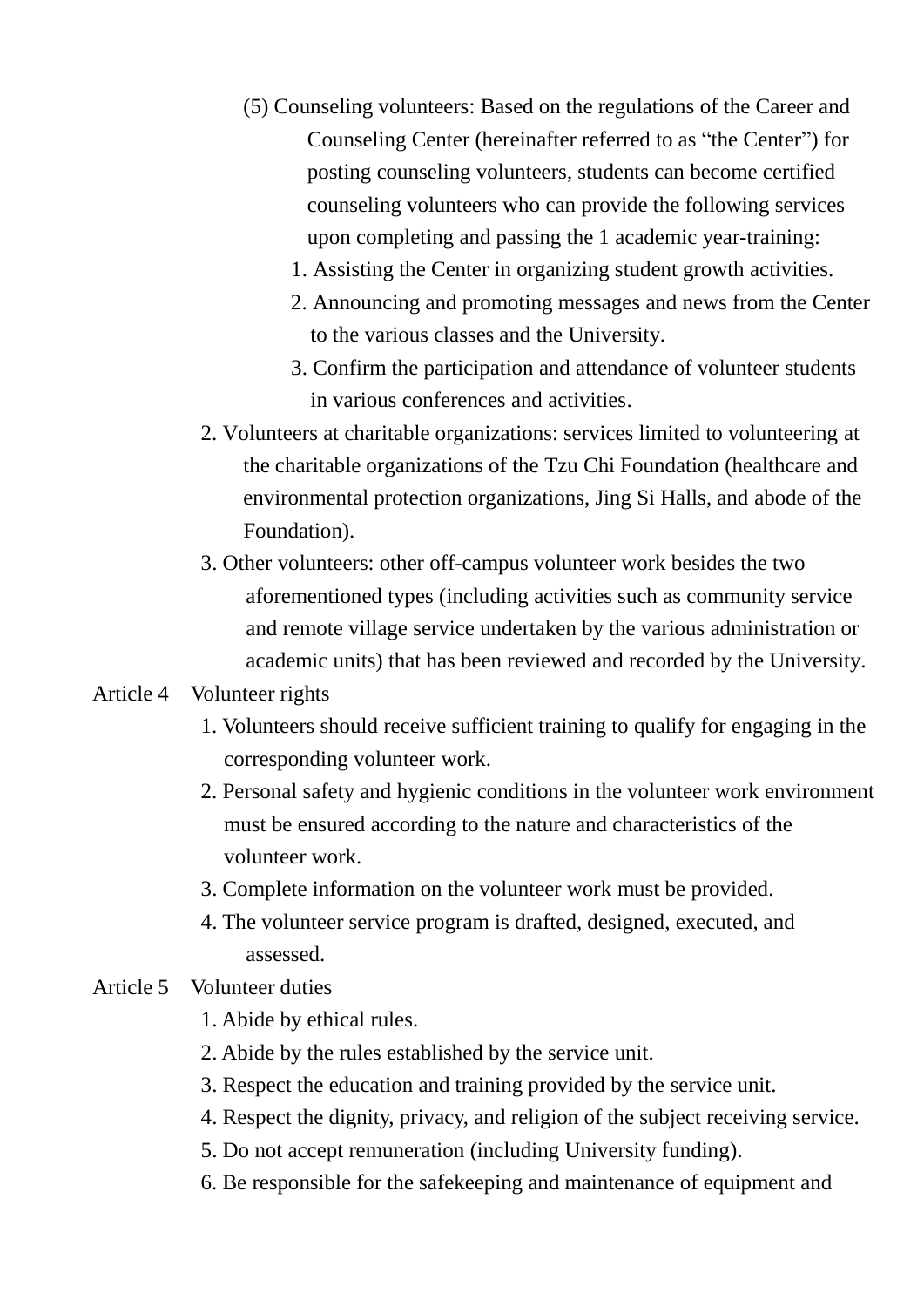facilities and cherish the service resources.

- Article 6 Students engaging in volunteer service at the various University units and charitable organizations will have their volunteer hours registered online by the unit undertaking the activity or the Office of Personnel through the Volunteer Management System and certified by the Student Activity Guidance Division of the Office of Student Affairs. Students participating in volunteer service organized by organizations outside the University shall provide proof of service to the Student Activity Guidance Division, who shall certify the volunteer service provided.
- Article 7 Units requiring volunteers shall approve and verify the service hours of the volunteering students according to their job duties and characteristics (excluding commuting and break hours).
- Article 8 University units requiring volunteers shall provide accident insurance for their volunteers when necessary.
- Article 9 Rewards and merits
	- 1. Nongraduating students:

Selection criteria: Students who have participated in at least three types of volunteer service, excluding the hours required for students awarded financial aid by the University, and completing 80 hours of service every semester, shall be awarded a certificate of excellence for volunteer service in the following semester with a related announcement.

- 2. Graduating students:
	- (1) Ten students from each batch of graduating students of the University in the 5-, 4-, and 2-year programs shall be conferred a certificate of honor for their volunteer service, with the top three students receiving an additional medal.
	- (2) Criteria: according to the number of times students received a certificate of excellence for volunteer service.
	- (3) Scores are finalized 1 semester before graduation.

# Article 10 Review procedures

The hours registered with the system serve as the basis regarding the number of logged service hours (registration period for the autumn semester: August 1–January 31; registration period for the spring semester: February 1–July 31). The list submitted by the volunteer service-organizing unit detailing the